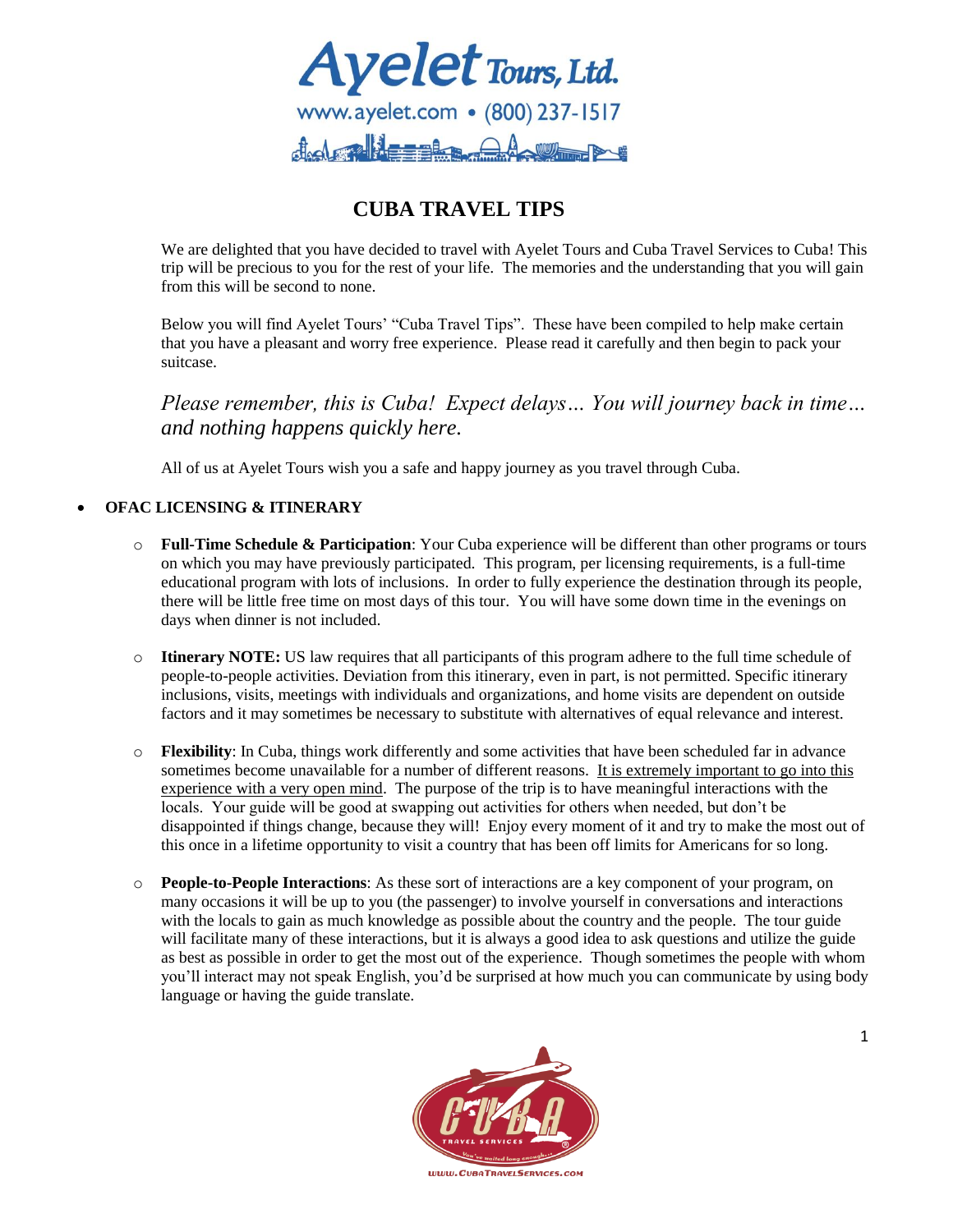

- o **Keeping documents on file**: As part of the requirements under the license, each traveler should keep a copy of their travel itinerary and airline ticket receipt on file for 5 years, in case it is requested by US officials.
- o **Asistur Stamp**: This medical insurance is included for all travelers from the US to Cuba for emergencies. Havanatur, our representative on the ground in Cuba, will assist if any medical services are needed while on tour.
- o **Authorization Letter by sponsoring organization:** You may be asked for this upon returning by US immigration and customs officials. A copy of this letter is included with your documents packet.
- o **Passport Copy -** Good to keep these at all times with you as ID, but leave original in the hotel safe, unless exchanging money. Make sure to leave a copy at home with a relative.

**FLIGHTS TO CUBA**

- o **Luggage**: Baggage allowances differ based on the airline on which you are flying. Please check with your tour operator for the most current baggage restrictions for your group. Final baggage allowances will be advised in your travel documents packets, which are sent approximately 2-4 weeks prior to departure.
- o **Check-In:** A specific check-in time and location will be assigned to the group, and will be provided in your travel documents packets. You must go directly to the group check-in area where one of our group coordinators will assist you and will hand out the Cuban visa / customs paperwork. It is very important to be on time for this meeting!

#### **DO NOT FORGET TO PACK:**

- o Sunscreen and Sun Hats
- o Comfortable Clothing and walking shoes (casual attire)
- o Medications and OTC drugs (Band-Aids, pain relievers, stomach/travel sickness medications etc)
- o **CASH** (Credit cards are not accepted and ATM machines are not available for US cards)
- o Sunglasses
- o Hand sanitizer (many public restrooms do not have hand soap available)
- o Wash Cloths (not provided at most hotels)
- o Tissues/Toilet Paper (good to have your own at public restrooms, as many facilities do not have it. A bathroom assistant may charge for paper so having small coins on hand is useful. Also, please be aware that many public restrooms in Cuba do not have toilet seats, so please be prepared)
- o Bug Spray

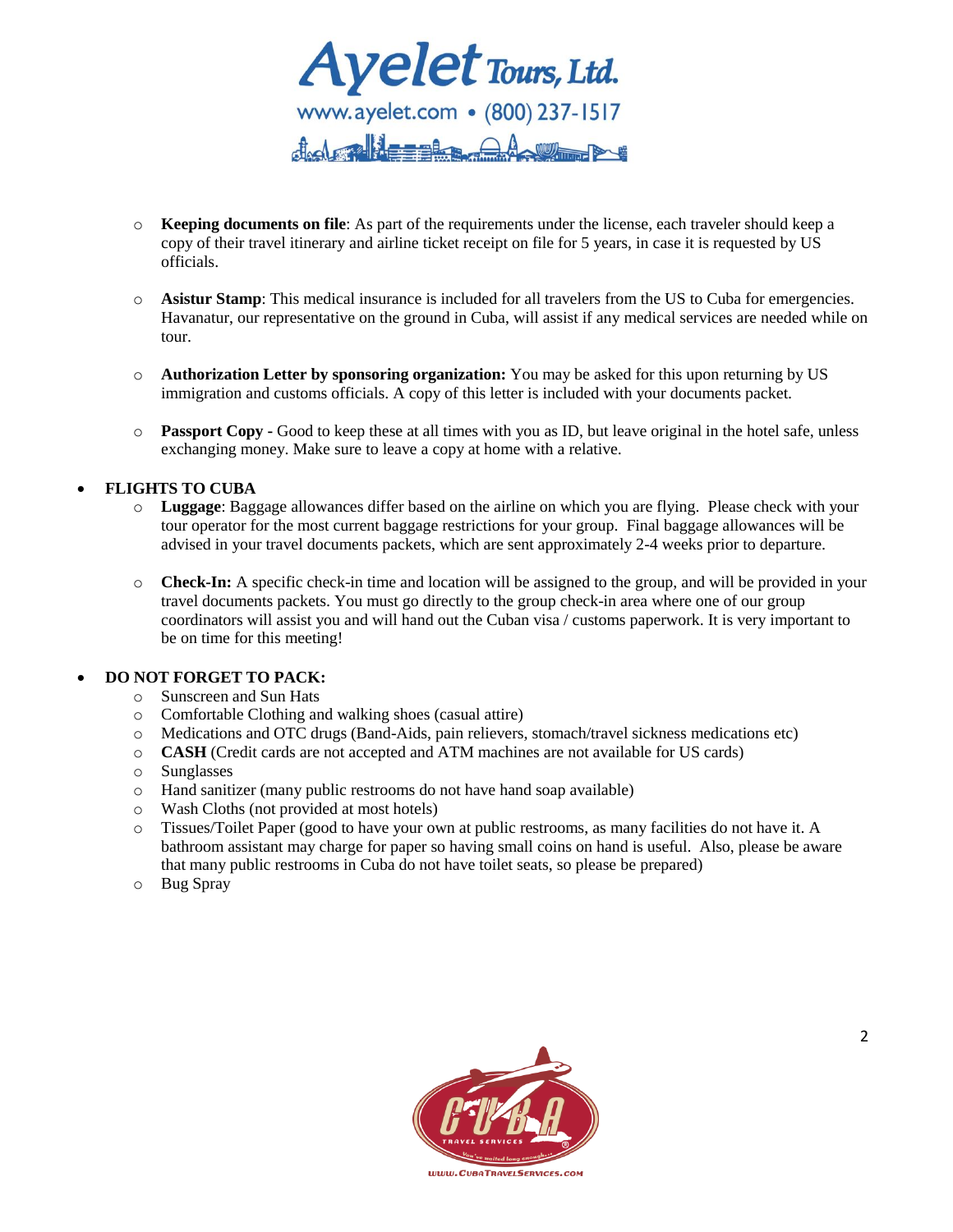Ayelet Tours, Ltd. del allegge Aw

## **MONEY**

- o **2 Currencies**: there are two types of currencies in Cuba. The first is the Cuban Peso, used primarily by the locals for basic staples. The second is the CUC (Cuban Convertible Peso), which is the currency mostly used by tourists. It is important to make sure you are getting back the right change in the right currency when making purchases.
- o **Exchange**: You can exchange USD for CUC at the airport, the hotels, exchange bureaus in town centers and some banks. The current fee for exchanging is 13%, i.e. for \$100 USD you will get 87 CUC. The fee is the same no matter where you exchange your currency. You will need your passport to exchange money. In Cuba, they will not accept money that is torn or written on when exchanging into CUC. When exchanging money into CUC, try to get small denominations to make purchases easier, as many places (little stores, bars, and restaurants) do not always have the possibility to change larger denominations for you. **NOTE:** If bringing/changing US dollars into CUCs, you will be subject to significant additional tax/commission on USD. As an alternative, the best currencies to bring are Euros, Canadian Dollars, or Sterling, since these are the most common and the exchange rates are generally quite reasonable. Bear in mind that the CUC is pegged to the US Dollar (at 1:1 before the tax) so a stronger US Dollar means a stronger CUC (and hence fewer CUCs for your Euros/Sterling etc.).
- o **Credit Cards & Traveler's Checks**: US-issued credit cards, debit cards, and ATM cards are mostly **NOT** accepted in Cuba; although this is changing with new regulations. As of now, Mastercard is working to allow credit purchases within Cuba and more and more companies/places may soon start to accept credit cards for purchases or withdrawals, **but not quite yet**! It is necessary to bring cash in order to make purchases in Cuba or to pay for most services. Most places will not take USD, so you must exchange currency upon arriving. Tips however can be given in any currency. Traveler's Checks may also be difficult to cash while in Cuba, and are not recommended.
- o **How much to bring:** Though most of the activities and a majority of meals have been included in your program, you should plan to bring additional cash to spend on additional drinks, after-program entertainment, non-included dinners, as well as for any gifts you wish to purchase to take back home or for any extras that may arise. As a general rule, whatever amount you are thinking of bringing, bring a little more (if you think you might need \$500, bring \$700 instead), as you will not be able to rely on credit cards should you find you did not bring enough.

## o **GIFTS / AID TO THE LOCAL COMMUNITIES**

Because this is a Humanitarian Mission, it is customary for each participant/couple to bring personal gifts and/or aid to distribute to the locals along the way. Below are some suggestions for items most in need by the Cuban people. Please understand that the needs to the people change as time goes by and if a particular person or group cannot use what you have brought at that time, they barter between the communities for what they do need. So each and every item received is very much appreciated.

 **Small gifts for children**: It is ok to bring small items such as pens, markers, coloring books, small toys to give out to local kids, or hard to find items such as art supplies. The Patranato in Havana especially is in need for their Sunday school children.

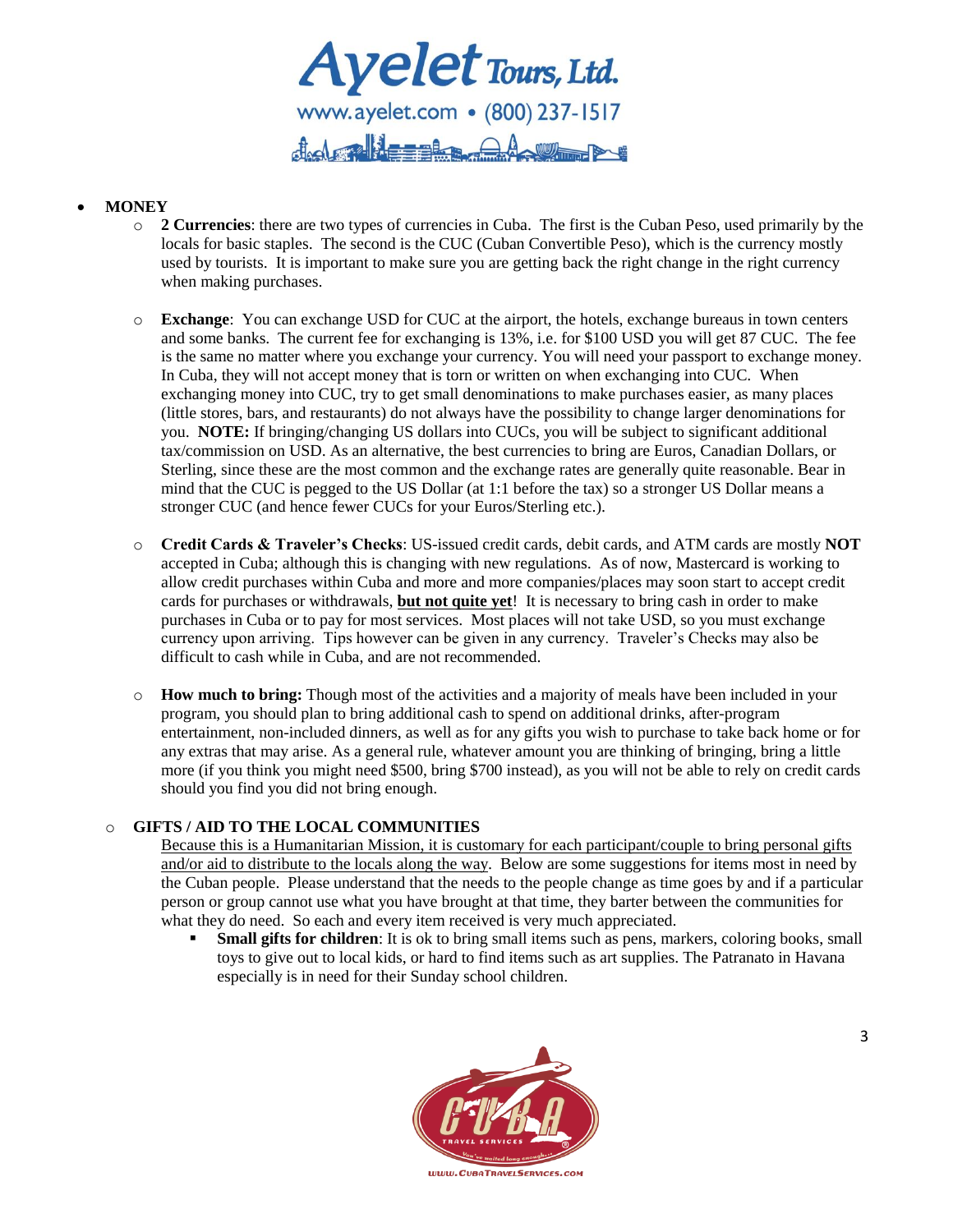Ayelet Tours, Ltd. did alt==4  $\sim$  ((U))  $\sim$ 

- **Medications:** Over-the-counter medications (Liquid/infant Tylenol, allergy medications, cold remedies, vitamins, etc. are very hard to find in Cuba and are much needed. If you have access to samples of prescription medications (such as blood pressure medication, or diabetes medication), they are also in high demand.
- **Medical supplies:** Blood pressure monitors, syringes (for insulin (5cc and 10 cc), walkers, canes, wheelchairs etc. are in very high demand. If you are willing, you could come in using the wheelchair or cane as if it were your own and then donate once there!
- **Toiletries:** Soaps, shampoo, conditioner, face wash, shaving creams, etc. are all popular items. \$100 can go a very long way in the dollar store or CVS and would make wonderful gifts (even travel sized items are much appreciated!)
- **Clothing and undergarments:** Especially for the elderly, who have very little income opportunity in Cuba, the Sephardic Temple in Havana hosts a wonderful Senior Center and can distribute much needed items to those in the community.
- **Print and video materials:** Many communities have expressed the need for movies, books, and magazines translated into Spanish. Copies of Hadassah Magazine especially would be appreciated, as well as Jewish prayer books and/or text.
- **IMPORTANT:** If you are asked at the customs area in Cuba, you are NOT BRINGING DONATIONS; please say that you have some small gifts to hand out. Donations require prior authorization and are usually given in large quantities, so this is not what you are bringing.
- If possible, when packing your suitcases, try to make a number of small/individual bundles, so that it is easy to find and distribute your gifts as you go. In some cases, donations may be collected by your tour director upon arrival in Cuba and divided for the best possible distribution amongst the various communities with whom you will be visiting.
- It is advised to refrain from giving gifts out to children in the streets on a one-to-one basis (especially in Trinidad). This encourages the children to skip school and wait for tourist groups and also has the potential to draw a large crowd, which can be uncomfortable for tour passengers on a tight schedule. However, if you have the space in your purse to carry a few pens, Purell, or travel-sized bars of soap, they make great "street gifts" for those that may ask on the spot.

## **CALLS AND INTERNET**

- o **Cell Phones:** US cell phones with Verizon Wireless plans now work in Cuba. AT&T and Sprint will also soon work and others will soon follow, however rates are still very expensive. Please check directly with your cell provider before departure. As a foreigner it is possible to rent a local sim card at ETECSA offices throughout for use on your own unlocked phone, though keep in mind that visiting these facilities is not easy to coordinate with your schedule, and can become very pricey. Our best suggestion is to rent a Cubancapable cell phone, either in advance or at the airport in Havana when you land in Cuba. While also pricey, it is considerably less expensive than international Cuban roaming fees.
- o **Calling Home**: It is possible to call home from your hotel by visiting the business center or dialing direct from your room. If you wish to use the phone in your room, you will need to leave a cash-deposit at the front desk, so that they activate your line. It can be expensive to call home, sometimes more than 3 CUC per minute, and connection charges may also apply.

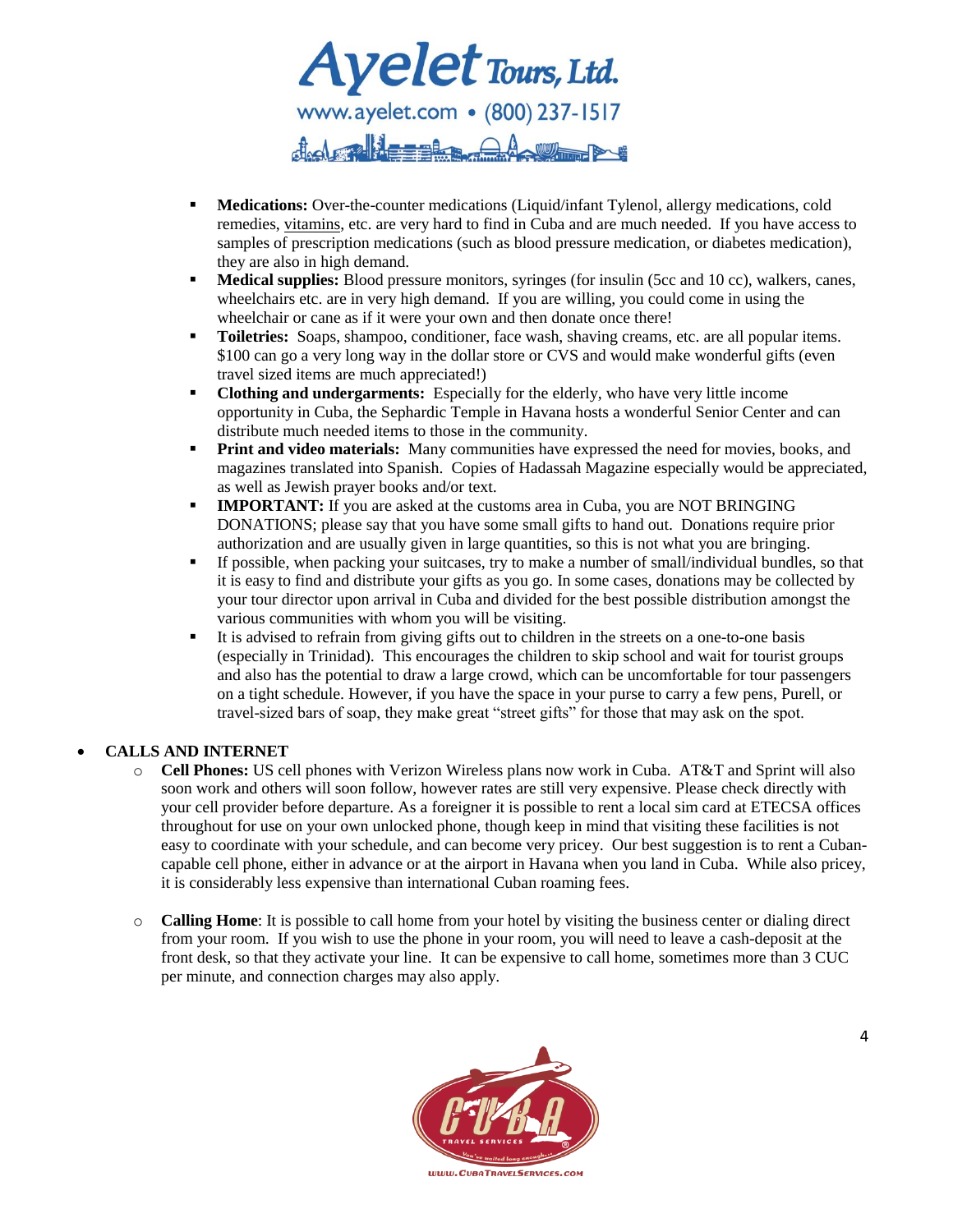

- o **Internet**: Wi-Fi is not available throughout Cuba except at some hotels. Most hotels also have a business center with computer, with limited hours, where internet service is available. Charges can be up to 12 CUC per hour depending on the hotel. Because of the limited technology in Cuba, it is not uncommon to have internet outages. Computers also run very slowly.
- o **Communication with the US**: Though internet is the best way to communicate with family back at home, you may want to warn them of the difficulty in communications between Cuba and the US. Not only can it be costly, but sometimes business centers are not open at the hours that are convenient to your schedule, internet may be experiencing difficulties, or you may have problems getting a line to the US from Cuba, since they are often rerouted through third countries.

#### **ELECTRICITY**

o **Electric Current**: 220 V at most hotels, though it is common to find both 110 and 220 throughout Cuba. Sometimes both European and American plugs can be used. It is advisable to bring a converter, if your electronics are not travel-ready (105-240 V). You will also need an adapter that changes the prongs from flat to round.



o **Outages**: Though many hotels are well equipped, in Cuba it is possible to experience temporary power outages due to limited resources on the island. Though this seems to be happening less frequently in the past few years.

#### **SAFETY**

- o **Safety Deposit Boxes**: Hotels are equipped either with a safe in the room or with safety deposit boxes and may charge a per day fee. Check with the front desk. It is advisable to leave valuables, including passports in the safe. A copy of the passport should suffice for ID purposes. You will however need your passport for exchanging of currency.
- o **Pick-pockets**: Though Cuba is generally a very safe place to travel (more than other parts of the world), it is always best to watch your belongings and beware of pick-pockets and purse snatchers. Leave expensive or highly sentimental jewelry and accessories at home.
- o **Politics:** You never know where anti-Americanism or anti-Semitism is lurking. We suggest you exercise caution and common sense before getting into any heavy political or religious discussions with the locals.

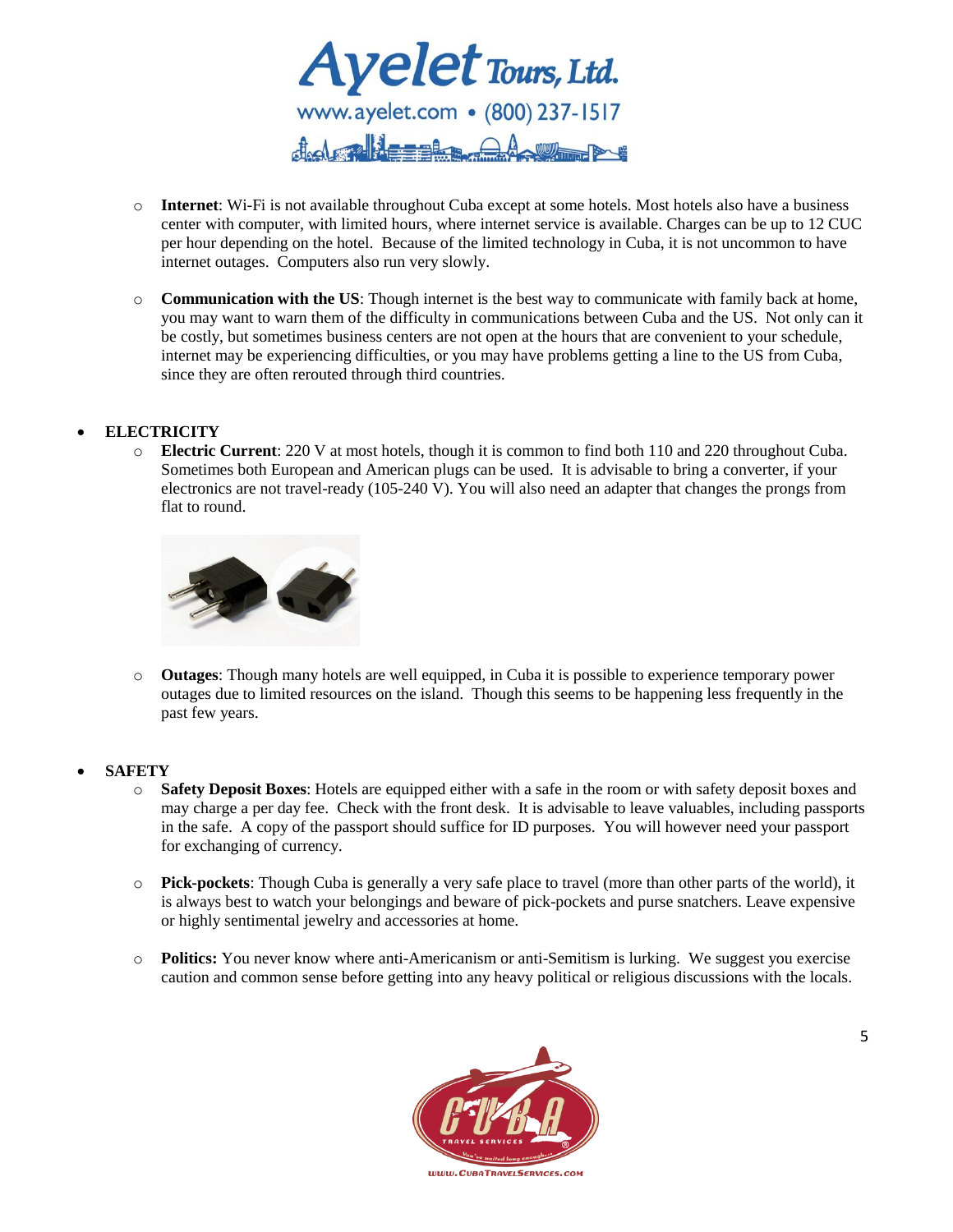

## **TAXIS AND TRANSPORTATION**

o Transportation has been provided while on tour for all included activities. Taxis are available throughout the city and are quite safe. Payment will be in CUC. There are different types of taxis and your local guide in Cuba can explain the difference.

# **FOOD & MEALS**

- o **Selection:** Restaurants don't always have as much selection as in the US, menu choices can be limited, but always another option for vegetarians etc. can be arranged (guide will arrange in advance). Most restaurants do offer at least two choices for the main course, which the guide may communicate and take orders for in advance. Everything moves more slowly in Cuba. Please expect each meal to become a leisurely experience. Ordering in advance can speed up the service for larger groups, but this is not always possible.
- o **Restaurants:** There are two types of restaurants in Cuba: Government run restaurants and Paladars (privately operated restaurants). On the whole, Paladars tend to be nicer, with a wider selection. For the most part, we try our best to stick with Paladars on your tour, unless an unexpected event requires us to move to a government run restaurant.
- o **Breakfast and Other Meals at Hotel**: Breakfast buffets are included and offer lots of variety, sometimes with limited products and different than you may be used to.
- o **Beverages**: Most included restaurants on this tour will provide you with one welcome drink (usually a cocktail, such as a mojito, Cuba Libre, etc) and an additional national drink during your meal (examples can be beer, soft drink, water, or juice). Coffee may not always be included after the meal, as some restaurants are not equipped to serve coffee to large parties. Check with the local guide to figure out what options you have for each meal, as not all restaurants are the same. For tea drinkers, it is usually difficult to find tea bags at every restaurant, so you may wish to bring your own tea bags just in case.
- o **Snacks:** Plan on bringing some snacks with you during each day. We have a very busy itinerary with very full days, and a little pick-me-up may be wanted from time to time. You may want to bring a small supply of snacks with you from home, but snacks and bottled water are readily available at markets along the way, so you'll be able to stock up as we go.

## **WATER**

 $\circ$  It is best to drink bottled water while in Cuba. You will find that both still and sparkling water are available. Water is purified in many of the hotels and restaurants, however, we do not recommend using tap water at all. Use bottled water to brush your teeth. We do not recommend eating fruit or vegetables from street vendors, unless you can peel them (bananas, oranges).

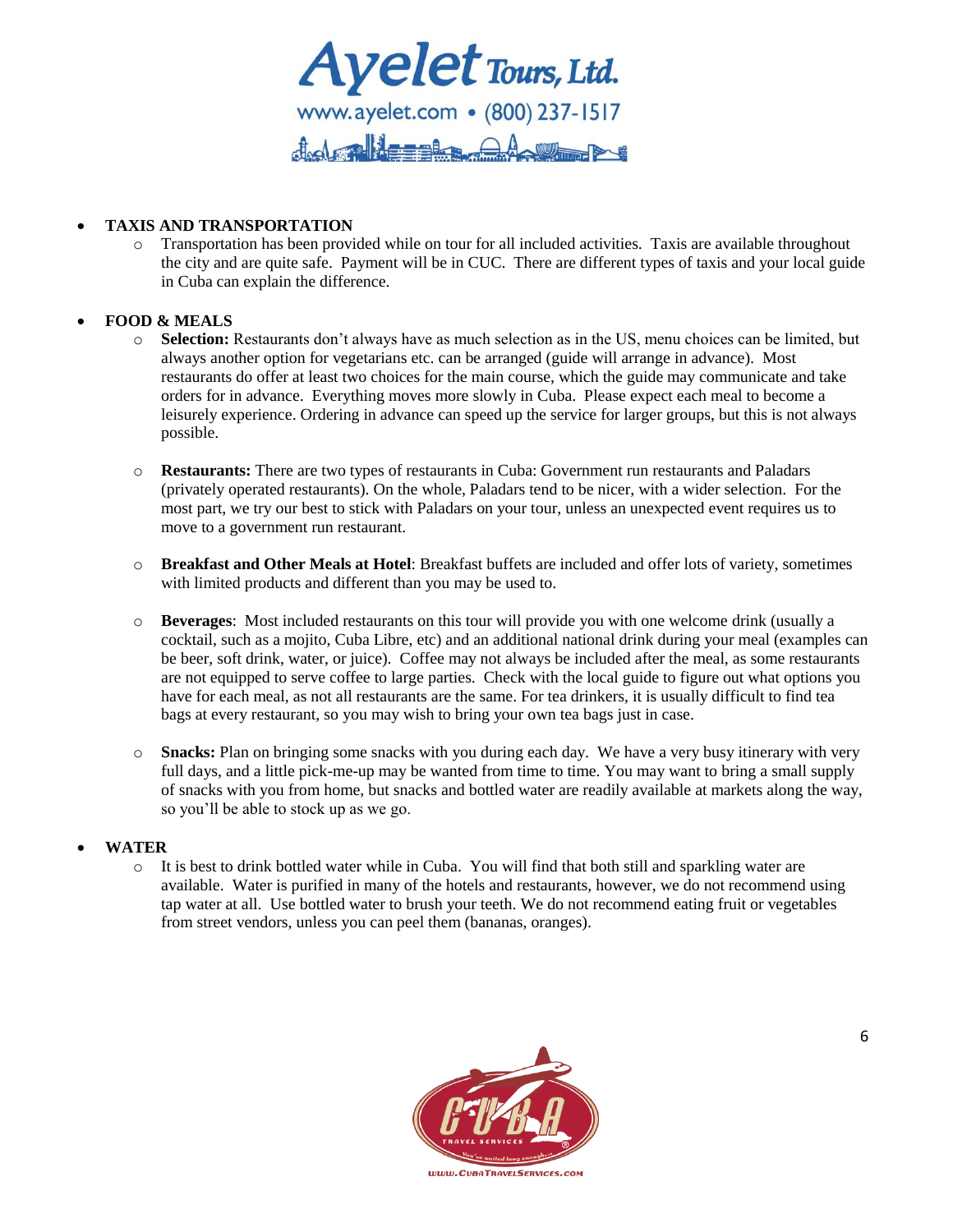Ayelet Tours, Ltd. flod alleged A A

# **WEATHER**

o The rainy season in Cuba typically runs from May to October and the dry season is from November to April. Keep in mind that it may however rain at any time, so it is wise to always have rain gear when traveling to Cuba. The temperatures in Cuba can range from the 60's in the winter (though not very common) to the 90's in the summer months. Wear comfortable, cool clothing. It is common to have AC in restaurants, hotels, and other indoor facilities, so layering clothing is advised. Do keep in mind that not all places have AC in Cuba, so sometimes it can also be quite hot. Bring insect repellent as the tropical weather also means mosquitos at dusk and at dawn.

## **US CUSTOMS/RETURN TRIP**

o Upon returning to the US, you will have to go through immigration and customs. Often travelers returning from Cuba are asked additional questions. You may need to provide a copy of the authorization letter that allows you to travel to Cuba (this can be found I your travel documents packet). You may also be asked to undergo additional screening in the customs area, mostly for agricultural products.

# **HOTELS**

- o **Standards:** Please note that the star system in Cuba is quite different than that in the US. Expect slightly lower standards at the properties with fewer amenities than you are used to elsewhere, especially in the interior cities such as Cienfuegos and Trinidad. Remember that Cuba has had limited resources for a very long time and they do what they can to try to update their facilities as needed.
- o **Outages/AC/Plumbing Issues**: Again because resources in Cuba can be limited, it is not uncommon to have temporary power outages, problems with AC (either being too cold or not working properly), and problems flushing toilets due to lack of pressure, etc. Sometimes water pressure varies as well. Expect the unexpected and you may be pleasantly surprised, as things have been getting better and better in Cuba.

## **TOILETS**

o **Public**: Be prepared with toilet paper and small coins when using public facilities. Avoid throwing away paper into the toilet due to flushing problems. Use the waste basket placed next to the toilets. Many public rest rooms do not have toilet seats, so please be prepared for that eventuality.

## **GENERAL TOUR TIPS**

- $\circ$  Your Cuban guides will be there to assist with any and all matters, including emergencies, additional information required and recommendations, and any problems or concerns while on tour. Make sure you take down their cell phone number as they will not always be staying at the hotel with you. You can reach out to them at any time for assistance.
- o Please take into account that, despite the political differences and regulations that Americans must follow when travelling to Cuba, Cuba is a very special destination where the people welcome American tourists respectfully and always try to show you their most authentic traditions and ways of life in a very friendly and courteous manner.
- o For the most up-to-date information on recommended vaccines, and other health related suggestions, please visit the CDC's website at:<http://wwwnc.cdc.gov/travel/destinations/traveler/none/cuba>